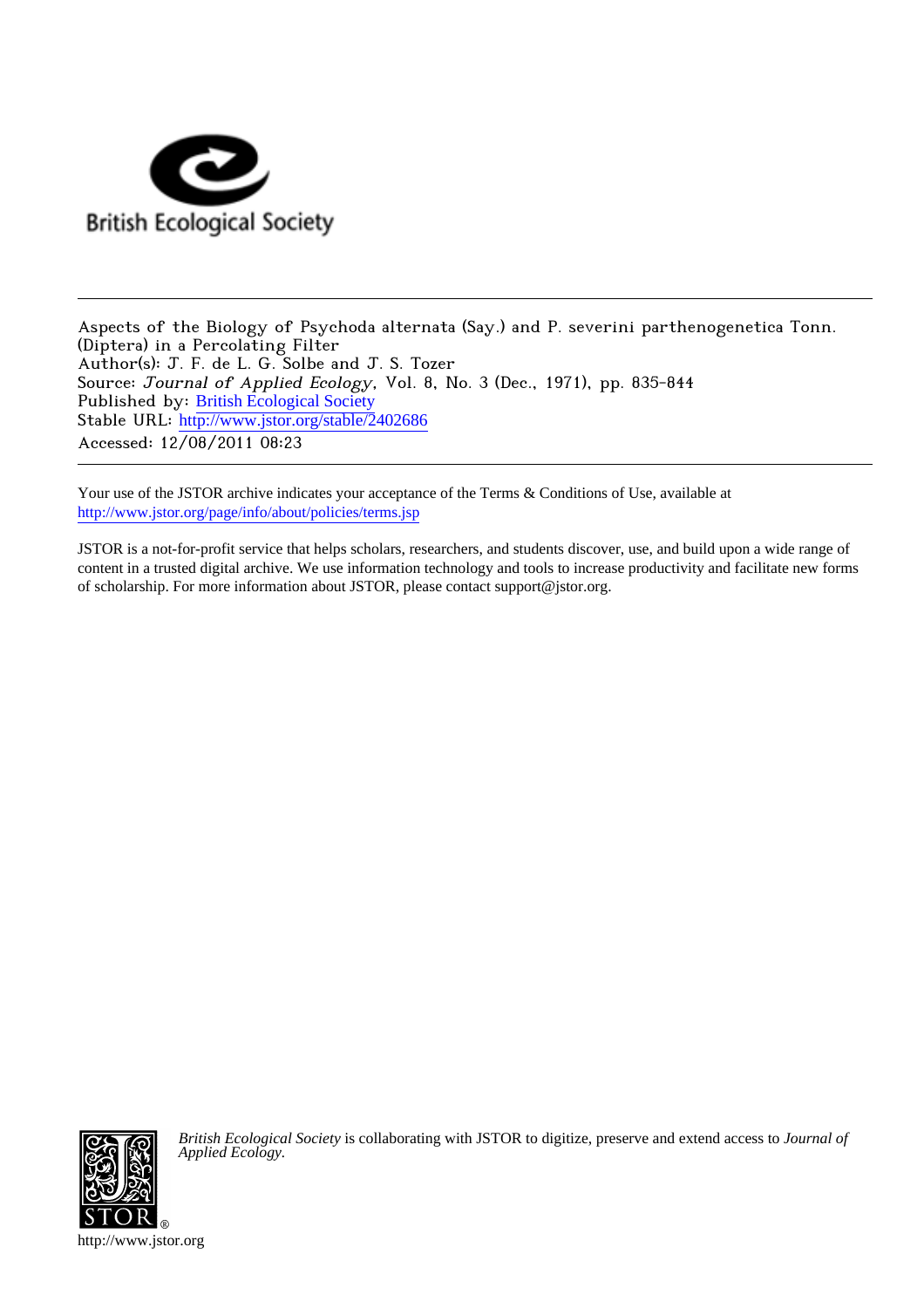# ASPECTS OF THE BIOLOGY OF PS YCHODA ALTERNATA (SAY.) AND P. SEVERINI PARTHENOGENETICA TONN. (DIPTERA) IN A PERCOLATING FILTER

# BY J. F. DE L. G. SOLBÉ AND J. S. TOZER

Water Pollution Research Laboratory, Stevenage, Herts.

## INTRODUCTION

The fly populations of percolating filters treating sewage have been described by Lloyd (1937), who gave details of the general biology and seasonal incidence of both species of Psychoda and the effect of temperature on the duration of their life cycles. In later studies (Lloyd 1943b), he examined intraspecific competition in  $P$ . alternata. The interrelations of Psychoda with other members of the filter fauna were discussed by Lloyd, Graham & Reynoldson (1940), Lloyd (1943a), and Hawkes (1963). Tomlinson et al. (1949) examined possible control measures to prevent fly nuisance from filters and certain beneficial effects of  $P$ . alternata on the purification of an artificial sewage were studied by Williams & Taylor (1968).

This paper is the third in a series describing the fauna of an experimental filter of 12 m3 volume. Previous papers described the whole macro-invertebrate funa, including the population dynamics of  $P$ . alternata and  $P$ . severini, particularly with reference to filter maturation and the effect of animals on the settlement of humus solids (Solbé, Williams & Roberts 1967), and a more detailed study of the enchytraeid worm population (Williams, Solbe & Edwards 1969).

The present work considers the annual change in the balance of *Psychoda* species, changes in population density as the filter matured, and the extent of the contribution to overall filter metabolism made by *Psychoda* respiration. This contribution is compared with that made by the respiration of the enchytraeid worms.

#### METHODS

The filter contained 11.9 m<sup>3</sup> (15.6 yd<sup>3</sup>) of 5.1 cm (2 in.) blast-furnace slag. Domestic sewage was applied at 5-min intervals at a rate of  $0.47 \text{ m}^3/\text{m}^3$  medium/day (80 gal/yd<sup>3</sup>/ day). Sixteen perforated metal canisters,  $16·3$  cm  $(6\frac{1}{2}$  in.) diameter and  $150$  cm  $(5 \text{ ft})$ long, were set vertically into the filter. Each canister was packed with six perforated metal baskets 15 cm (6 in.) in diameter which contained the filter medium. The bottom four baskets were 30 cm (12 in.) deep and the top two 15 cm (6 in.).

At monthly intervals baskets were removed from the canisters. Canisters were at first sampled in a random order, but once all had been sampled the sequence established was maintained, canisters being left undisturbed for at least 5 months between samples. From March 1964 until May 1965 all the baskets from three canisters were taken; from May 1965 until August 1966 the whole of one canister and the top three baskets of another were sampled; from August 1966 until December 1967 the sample was reduced to all the baskets from asingle canister.

The organic material removed from the medium in a rotary washer (Hawkes 1965)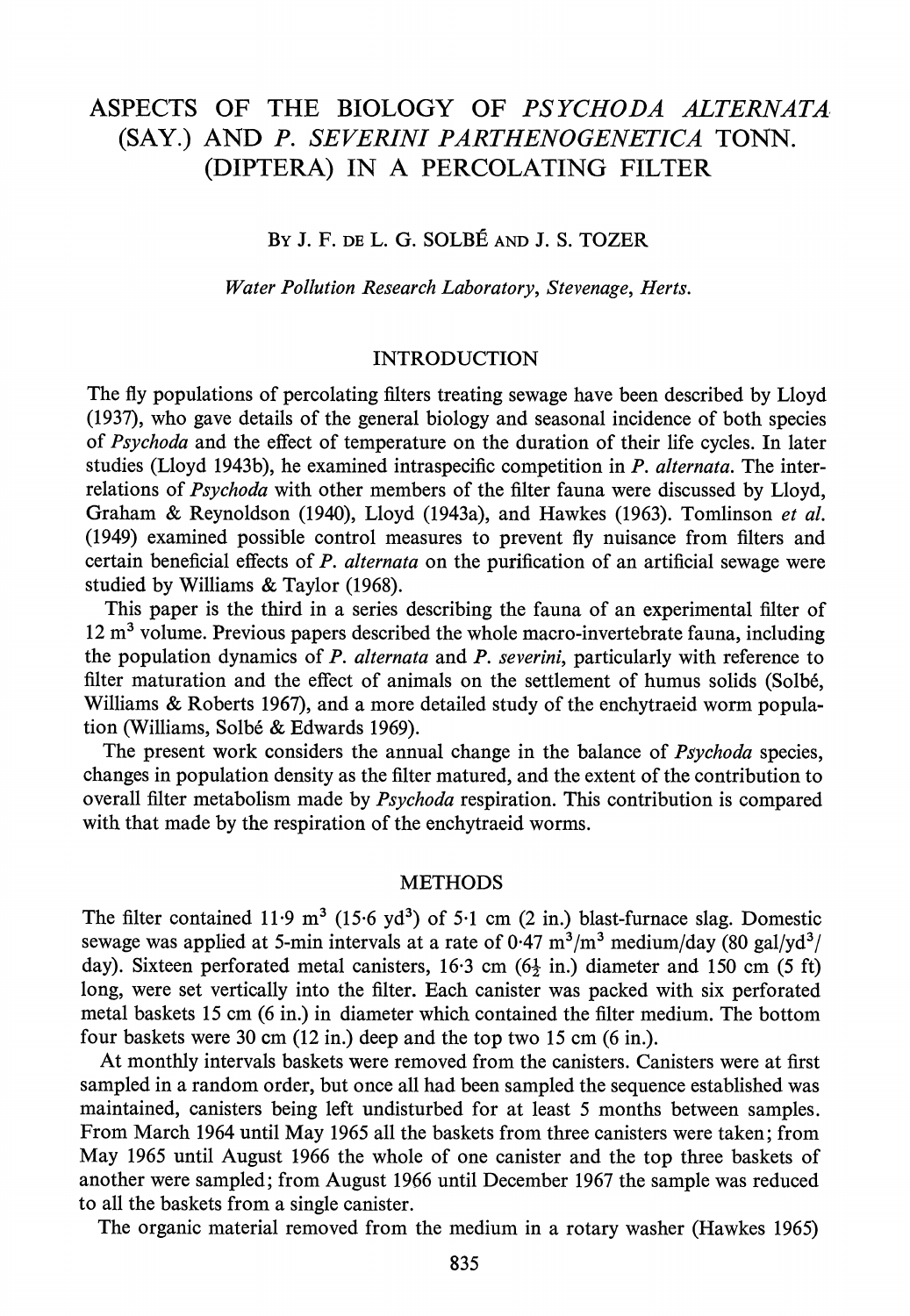was divided into two parts, one half being used for the determination of the dry weight of film, its content of carbon and nitrogen and the proportion of volatile matter present (Solbé *et al.* 1967). The other half of the sample was used for animal counts and assessing the size-classtructure of the population, using the sub-sampling techniques described by Allanson & Kerrich (1961).

In order to establish the number of larval instars, the widths of the head capsules of 203 Psychoda alternata larvae and 237 P. severini larvae over the whole size range were measured.

Respirometric studies were made on groups of larvae, pupae and adults between January and March in a Warburg constant-volume respirometer (Umbreit, Burris & Stauffer 1964) after acclimation to the test temperature for about 2 h. The number of animals used in each vessel approximated to the average number occupying a similar void space in the filter.

#### RESULTS

The psychodid population in the filter consisted of two species, Psychoda severini  $parthenogenetica$  Tonn. and  $P$ . alternata Say., which can be recognized at all stages after the egg. Larvae were identified by examining the dorsal plates (Satchell 1947) and pupae by the shape of the respiratory horns (Satchell 1949).

The polymodal distribution of larval head capsule widths is shown in Fig. 1 from which the population was accordingly divided into four instars (as is usual in the Nematocera) whose mean widths are indicated. The greater spread of the P. alternata distributions may be connected with sexual differences, since the male imagines are much lighter than the females (males 107  $\mu$ g dry weight  $\pm$  7  $\mu$ g (n = 1000), females 208  $\pm$  20  $\mu$ g  $(n = 300)$ ). P. severini is parthenogenetic, the males being unknown in this country (Coe, Freeman & Mattingley 1950).

Table 1 shows the ratios of the widths of head capsules of successive instars; the ratios seem sufficiently close to preclude intermediate instars.

The average dry weight of each instar and of the pupae is shown in Table 2. Although their head capsule widths were very similar, the dry weights of each instar show very large interspecific differences, especially instars II and III.  $P$ . alternata larvae of any given instar were always heavier than  $P$ . severini.  $P$ . alternata pupae were lighter than fourth instar larvae, but this was not so with P. severini. Despite a wider range of fourth instar weights than is shown in Table 2, the increased weight of pupae is inexplicable.

The principal feature of the *Psychoda* population data is the peak in numbers of larvae around May each year (Fig. 2). As the filter matured, enchytraeids and lumbricids became established and the Psychoda peak decreased each year; in May 1964 the average density of second, third and fourth instar larvae exceeded 14 000/litre, in1965 nearly 8000, and in 1966 less than 6000. In 1965 and 1966 there were around 1500 enchytraeids/litre in the filter, and in 1966 there were, in addition, eighty lumbricids/litre.

In general, the figures for pupae and adults followed the same pattern as those for the larvae, but there were relatively more pupae in the winter. For both species the lowest value of the ratio of larvae to pupae occurred in January, but while that for P. alternata increased slowly from  $1.8$  to  $5.1$  in July, the ratio for P. severini rapidly increased from  $0.5$  to  $11.1$  by May. This difference may well be connected with the success of P. severini at lower temperatures, discussed by Lloyd (1937) who found that P. severini could com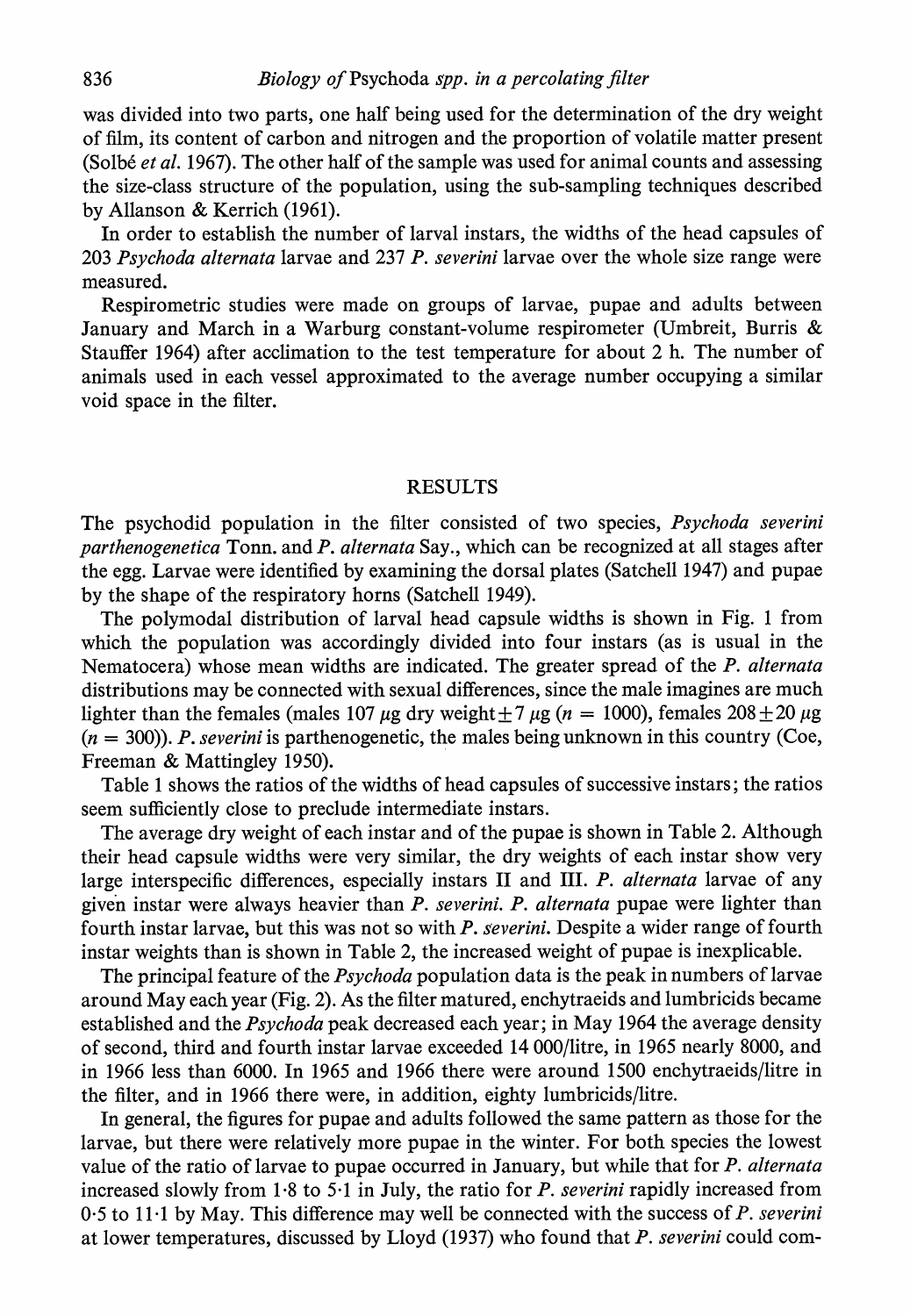plete its life cycle in 85 days at  $7^{\circ}$  C while *P. alternata* took 218 days at  $8^{\circ}$  C, pupation not occurring below  $7.7^{\circ}$  C.

Fig. 2 also shows the numbers of P. severini in the population for the period November 1965–October 1966. As expected, P. severini made up more than half of the March–May 1966 population of larvae and almost disappeared from the filter during mid-summer and the autumn, the numbers not rising until March. The mechanism of winter survival and the rapid population increase in spring are not yet understood. Small numbers of



FIG. 1. Frequency distribution of widths of larval head capsules. (a) Psychoda alternata;  $(b)$  P. severini.

Table 1. Ratio of widths of head capsules of successive instars

| <b>Species</b> | Instar      | Ratio |
|----------------|-------------|-------|
| P. alternata   |             |       |
|                | T           |       |
|                | П           | 1.29  |
|                | ш           | 1.41  |
|                | TV          | 1.32  |
| P. severini    |             |       |
|                | T           |       |
|                | $_{\rm II}$ | 1.275 |
|                | Ш           | 1.31  |
|                | ΓV          | 1.375 |

most developmental stages of P. severini are found in February. There may be a slow accumulation of eggs during the winter which hatch almost simultaneously in the spring, but this is unlikely since Lloyd (1937) found that the fully favourable range for this species was 6-20? C and the sewage temperature, which largely determined the temperature of the filter (Bayley & Downing 1963), only fell below  $7^{\circ}$  C on 7 days during the period November 1965-March 1966. Lloyd also gives data for P. alternata whose favourable range is given as 16-25? C and lower threshold temperatures for larvae and pupae as 5.5 and  $7.7^{\circ}$  C respectively. In the filter P. alternata dominated the Psychoda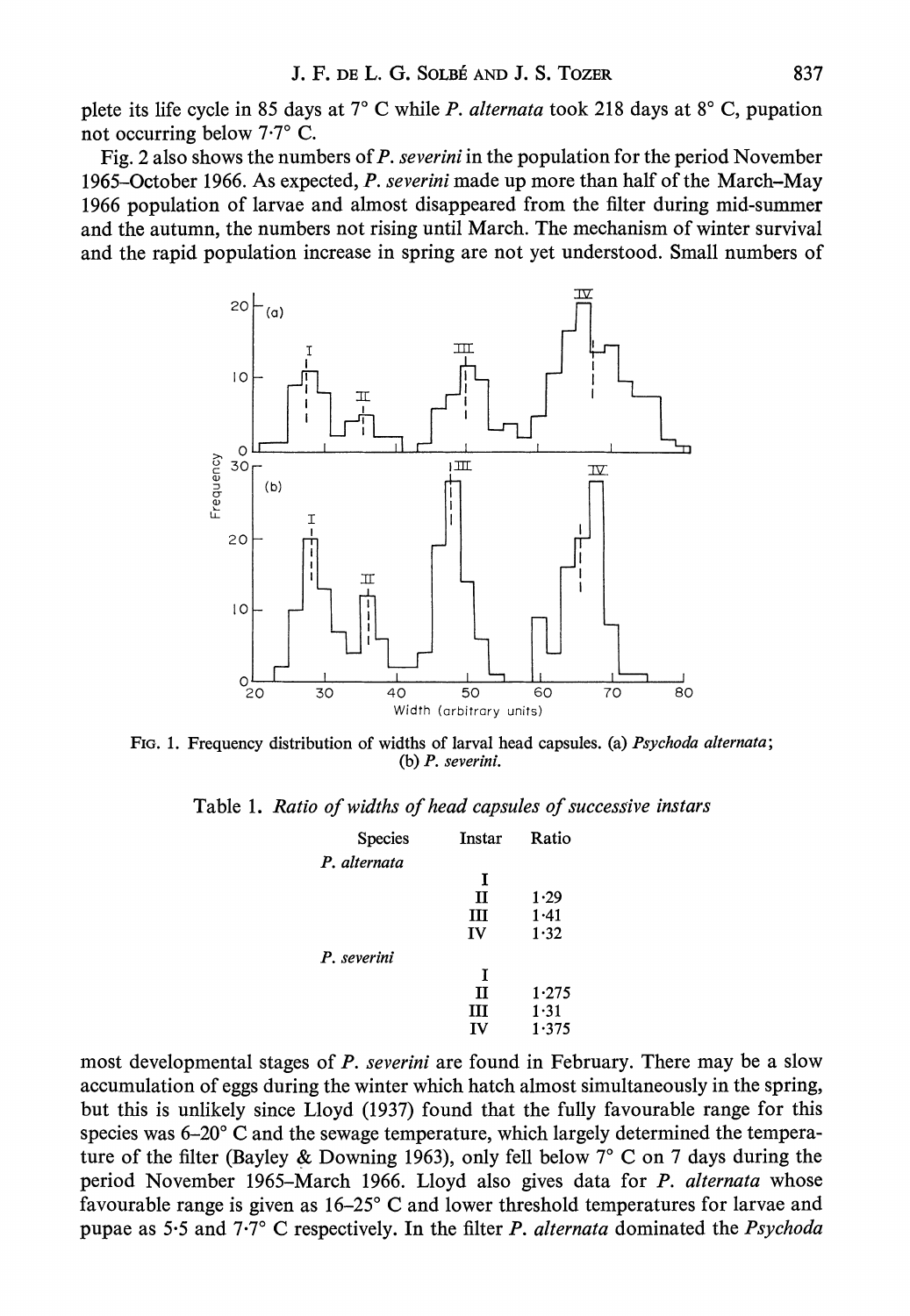| <b>Species</b><br>P. alternata | Instar | No.<br>weighed | Groups<br>of | Weight<br>$(\mu g)$ |
|--------------------------------|--------|----------------|--------------|---------------------|
|                                | T      | 125            | 25           | $8.3 \pm 1.4$       |
|                                | π      | 100            | 20           | 187<br>$+18$        |
|                                | Ш      | 160            | 20           | 237<br>$+34$        |
|                                | TV     | 100            | 20           | 436<br>$+37$        |
|                                | Pupae  | 125            | 25           | 310<br>$+26$        |
| P. severini                    |        |                |              |                     |
|                                | T      | 120            | $25 + 20$    | $2.1 + 0.3$         |
|                                | π      | 100            | 20           | $12.4 +$<br>$1 - 4$ |
|                                | ш      | 50             | 10           | 33<br>$+3.5$        |
|                                | TV     | 50             | 10           | 266<br>±36          |
|                                | Pupae  | 125            | 25           | 378<br>$+20$        |

Table 2. Average dry weight of larvae and pupae and standard deviation between groups within classes



FIG. 2. Average numbers of *Psychoda*: (a) larvae (second, third and fourth instars); (b) pupae; and  $(c)$  adults per litre of medium.  $\bullet$ , Including first instars; stippled areas, P. severini.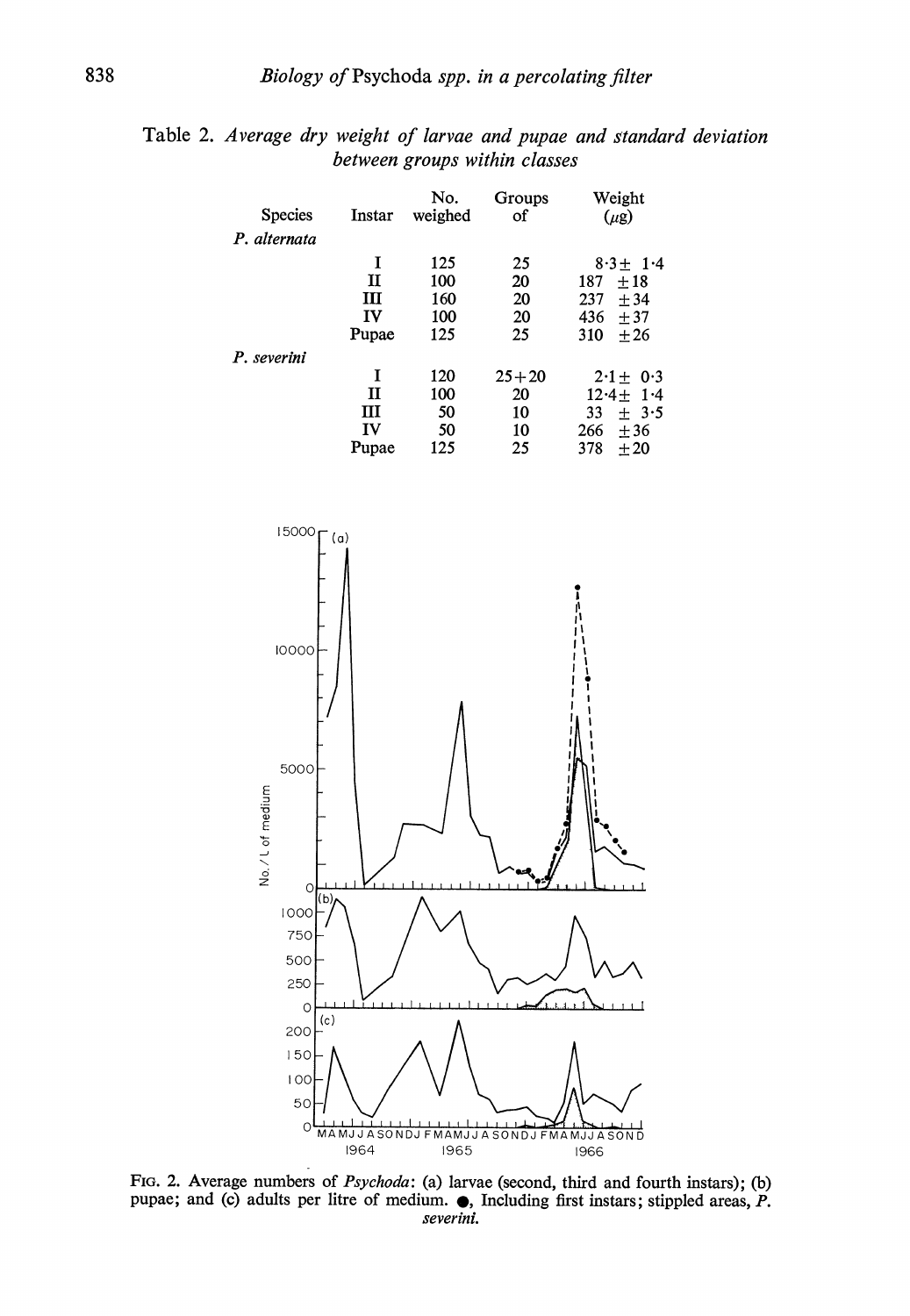population for 9 months of the year, during which the monthly average sewage temperatures varied between 7.8 and  $17.9^{\circ}$  C, i.e. only just high enough to reach the lower end of the favourable range and not low enough to inhibit metamorphosis.

Figs. 3 and 4 show the monthly average numbers/litre foreach instar from November 1965 to October 1966. P. alternata first instar larvae averaged 673/litre over the whole period, seconds 511, thirds 478 and fourths 304. The numbers of all instars rose in the summer, but they remained much nearer their mean values than did those of the P. severini larvae, which were virtually absent from the filter except between March and



FIG. 3. Numbers of Psychoda alternata per litre of medium in each development stage, November 1965-October 1966. (a) Adults; (b) pupae; (c) fourth instar; (d) third instar; (e) second instar; (f) first instar.

June. Again, P. severini first instars were most numerous at 511/litre with progressively fewer of the larger larvae: 290 seconds, 194 thirds and 160 fourths/litre.

It has been suggested that the number of adults emerging from the filter reflects the size of the population within the filter (Solbé *et al.* 1967) and that in this filter the  $P$ . severini population probably declines abruptly around June. This is now verified for the period November 1965-October 1966 and the decline in egression is matched by a decline in the P. severini population. Solbé et al. calculated the time of establishment of the  $P$ . alternata population in 1964 and suggested that it followed, and thus did not cause, the reduction of P. severini. It now seems likely that P. severini decreases to a similar extent at the same time each year, with or without  $P$ . alternata being present.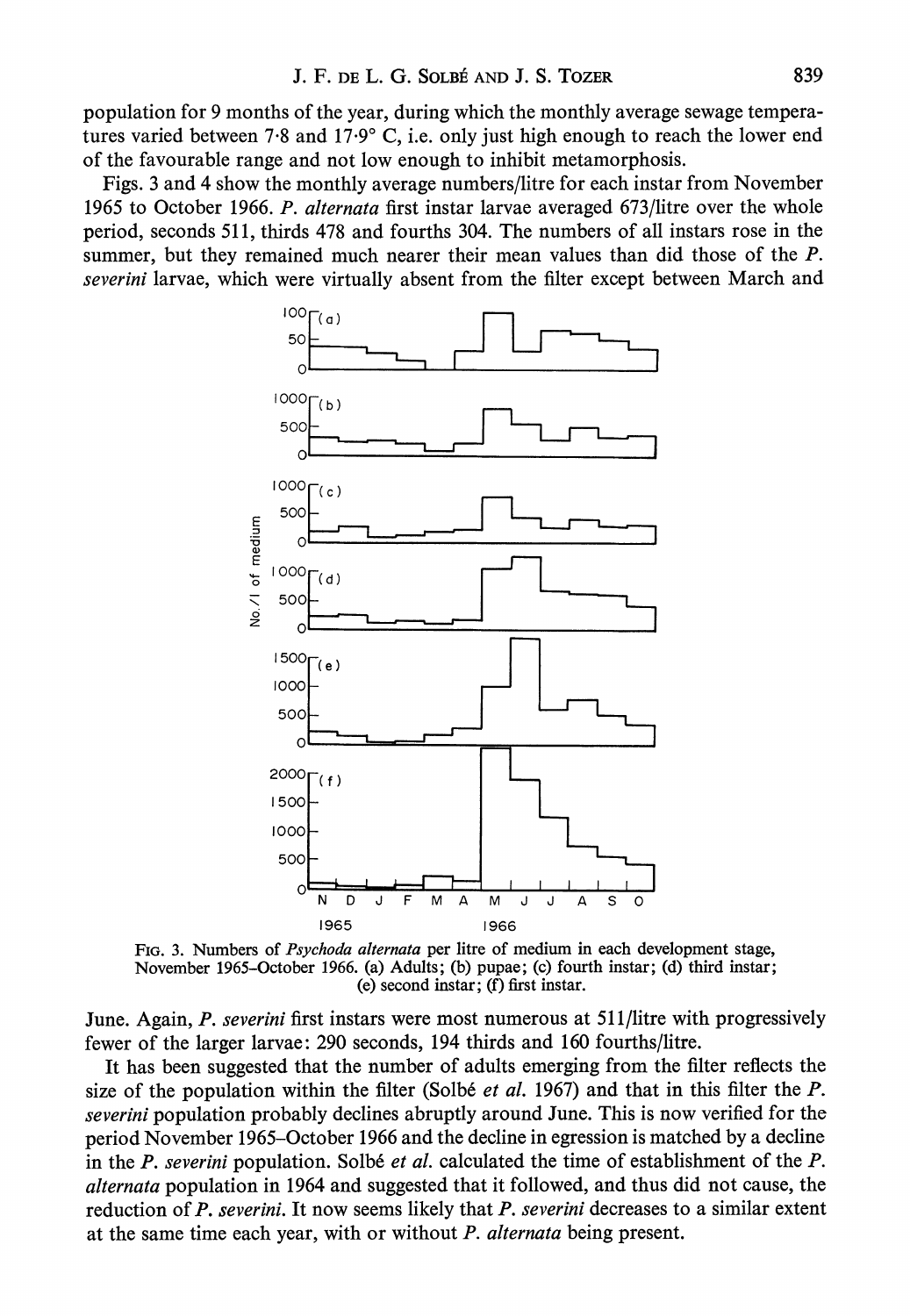

FIG. 4. Numbers of *Psychoda severini* per litre of medium in each development stage, November 1965-October 1966. (a) Adults; (b) pupae; (c) fourth instar; (d) third instar; (e) second instar; (f) first instar.

In both species the distribution throughout the depth of the filter varied little with the time of year. P. alternata larvae and pupae were most numerous between 15 and 30 cm (6 in. and 12 in.), except for first instar larvae, maximum numbers of which were found between 0 and 15 cm. The  $P$ . severini population was also most dense between 15 and 30 cm, except for the adults, which occupied the top 15 cm, and the pupae, at a median depth of 35 cm. The median depths of the two larval populations did, however, differ slightly (Table 3), P. severini occupying a lower zone.

The oxygen consumption by *Psychoda* larvae and pupae at three temperatures is shown in Fig. 5. P. severini consumed more oxygen per unit weight than P. alternata of any given instar, as might be expected from the smaller size of the former. The increase in respiratory rate from 10 to 20 $^{\circ}$  C averaged 2.86 for P. alternata and 3.49 in the case of  $P$ , severini, both values being greater than was found for the enchytraeids whose

Table 3. Median depths (cm) of Psychoda larvae and pupae

| $\overline{\phantom{a}}$ | Larval instar |      |      |        |          |
|--------------------------|---------------|------|------|--------|----------|
|                          |               | п    | ш    | TV     | Pupae    |
| P. alternata             | $9 - 1$       | 15.3 | 12.2 | $10-7$ | 15.3     |
| P. severini              | $18 - 3$      | 19.0 | 27.4 | 26.0   | $35 - 0$ |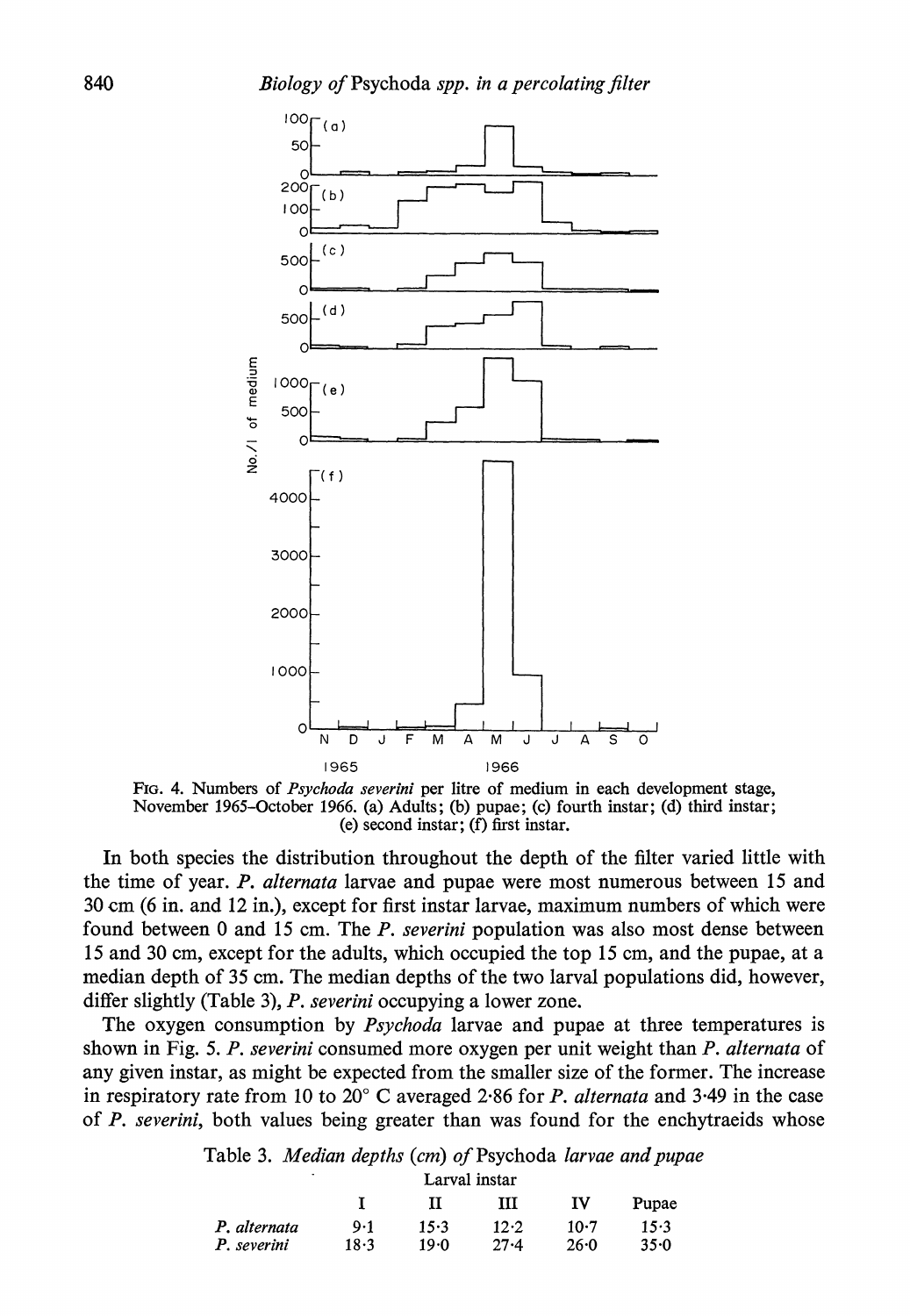

FIG. 6. Respiration of Psychoda population, November 1965-October 1966. ., P. alternata;  $\circ$ , P. severini.

average  $Q_{10}$  was 1.62 (Williams et al. 1969). Some of these results may reflect differences in the acclimation of the animals to temperature and may not represent the seasonal rates that obtain in the filter.

The oxygen consumption data have been used to estimate the respiration of the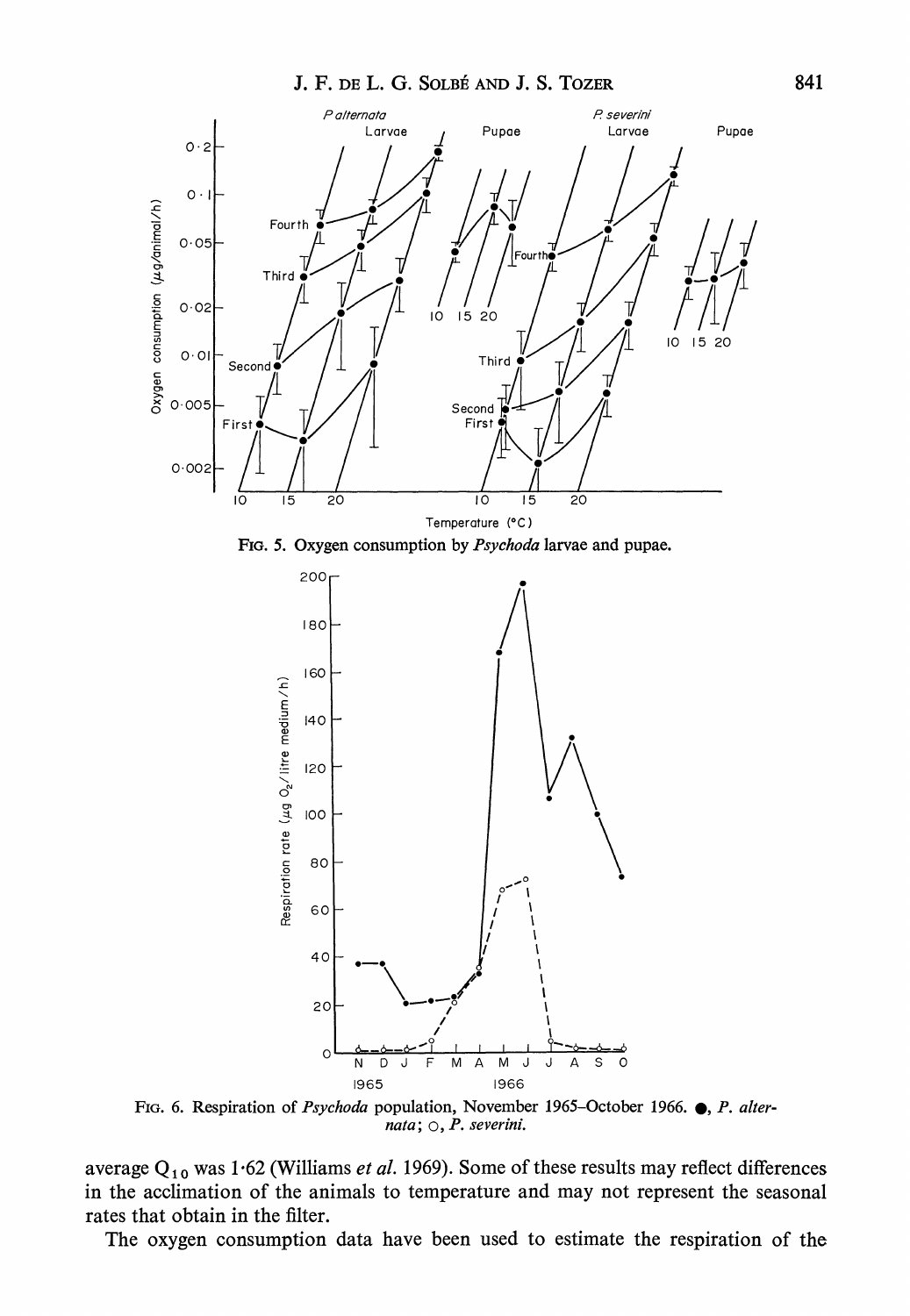Psychoda population from November 1965 to October 1966 (Fig. 6), and from this it can be calculated that P. alternata consumed more than 100  $\mu$ g O<sub>2</sub>/litre of filter medium/h from May to September, reaching almost 200  $\mu$ g in June, but *P. severini* only reached as high as 70  $\mu$ g O<sub>2</sub>/litre/h in May and June. In the absence of any data, a respiratory quotient of 0.8 has been assumed in converting oxygen consumption into carbon dissipation. This is compared with that attributable to the enchytraeid worms in Fig. 7. The total dissipation of carbon from the filter has been calculated using the method of Solbé, Ripley & Tomlinson (in preparation). *Psychoda* respiration accounted for from  $0.162$  (January 1966) to 2.052 (June 1966) mg C/litre of medium/day.



FIG. 7. Comparison of the rate of carbon dissipation by psychodids (closed columns) with that by enchytraeids (open columns).

## DISCUSSION

In general the insects respired less carbon than the enchytraeids (Table 4), accounting for only  $1\%$  of the total carbon dissipation. Both groups dissipated carbon at their highest rates in summer, although the worms varied less since their numbers did not decline rapidly at the end of June, as was found with P. severini. Williams  $\&$  Taylor (1968) have shown that, given time, a percolating filter in which enchytraeid worms are the only grazers will produce a good quality effluent. Since the worms, unlike the flies, seem never to present any nuisance, their existence in filters appears wholly beneficial.

It is interesting to note the change in the efficiency of the grazing populations in dissipating carbon from a maturing percolating filter which from March to July 1964 (its first summer of operation) supported only Psychoda and developed populations of enchytraeid and lumbricid worms in the succeeding 2 years. Table 5 relates this changing efficiency to the changes in the content of volatile matter in the filter over the period. More carbon was dissipated from the filter as time passed and the population became more complex. This increased efficiency is reflected not only in the decrease in volatile material within the filter but also in the results of analysis of the effluent quality in terms of reduction of both BOD and concentration of ammonia (Solbé et al. 1967).

It is unlikely that the numbers and species of macro-invertebrates present in a filter are ever stable, especially in the first few years of operation. Nevertheless, various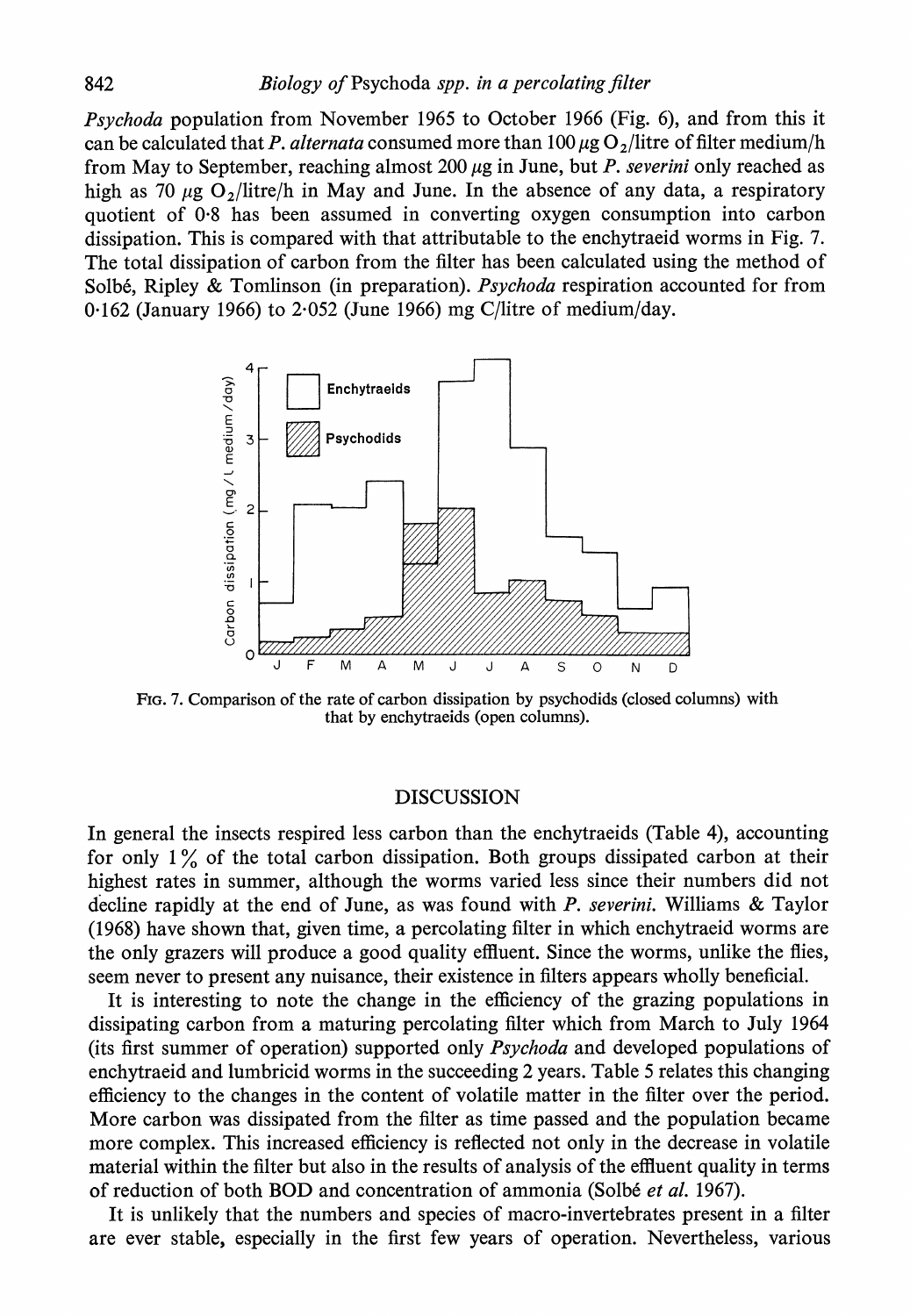dynamic patterns of balance may be observed, and one of these is exemplified by Psychoda-P. severini cannot maintain high numbers in the warmer weather. Others are seen in the enchytraeid worms (Williams *et al.* 1969), the numbers of the two species in the filter changing in the same way from month to month, and in the lumbricid worms (Solbe 1971) where for 12 months one species alone was present, which then decreased as a second species colonized the filter and became dominant.

The filter was allowed to mature without deliberate inoculation and the first species of fly to colonize the filter  $(P.$  severini) and the first earthworm (*Eiseniella tetraedra*) were obligatory parthenogens. The second earthworm, Dendrobaena rubida, was a facultative parthenogen. The advantages of such a method of reproduction in the early stages of the colonization of a filter are obvious. The earthworms, particularly, would otherwise

Table 4. Average population density, biomass and metabolic rate of psychodid flies and enchytraeid worms in the filter (November 1965-October 1966)

|               | Population<br>density/litre<br>of medium | <b>Biomass</b><br>$(g$ dry matter/litre) (mg C/litre/day) | Metabolic<br>rate |
|---------------|------------------------------------------|-----------------------------------------------------------|-------------------|
| Psychodidae   | Larvae $3120$<br>Pupae<br>450 r          | 0.547                                                     | 0.736             |
| Enchytraeidae | 1069                                     | 0.514                                                     | 1.993             |

Table 5. Change in efficiency of the animal populations in dissipating carbon from a percolating filter

| Year<br>(March–July) | Animals<br>present                          | Mean dissipation<br>of carbon<br>(mg/litre/day) | Change in content<br>of volatile matter<br>from March to July<br>(g/litre) |
|----------------------|---------------------------------------------|-------------------------------------------------|----------------------------------------------------------------------------|
| 1964                 | Psychodids                                  | 2.300                                           | $+1.725$                                                                   |
| 1965                 | Psychodids and enchytraeids                 | 4.179                                           | $-2.549$                                                                   |
| 1966                 | Psychodids, enchytraeids<br>and lumbricids* | 4.989                                           | $-4.170$                                                                   |
|                      | * Lumbricid data from Solbe (1971)          |                                                 |                                                                            |

Lumbricid data from Solbe (1971).

have been at a disadvantage, since the population was so sparse in the early stages of maturation of the filter that the chances of two worms being close to one another in the filter were very low.

With only the respiration of the earthworms remaining to be taken into account the rôle of macro-invertebrates in dissipating carbon directly from a percolating filter is seen to be relatively minor, the psychodid flies and enchytraeid worms being responsible on average for only  $4\%$  of the dissipation from the whole filter. The less direct effects of animals in percolating filters, protecting the filter against accumulation of too much film and increasing the settleability of humus solids, are likely to be much more important.

## ACKNOWLEDGMENTS

The authors wish to thank Professor R. W. Edwards (Department of Applied Biology, University of Wales Institute of Science and Technology, Cardiff) for his advice and helpful criticism.

Crown copyright. Reproduced by permission of the Controller of Her Majesty's Stationery Office.